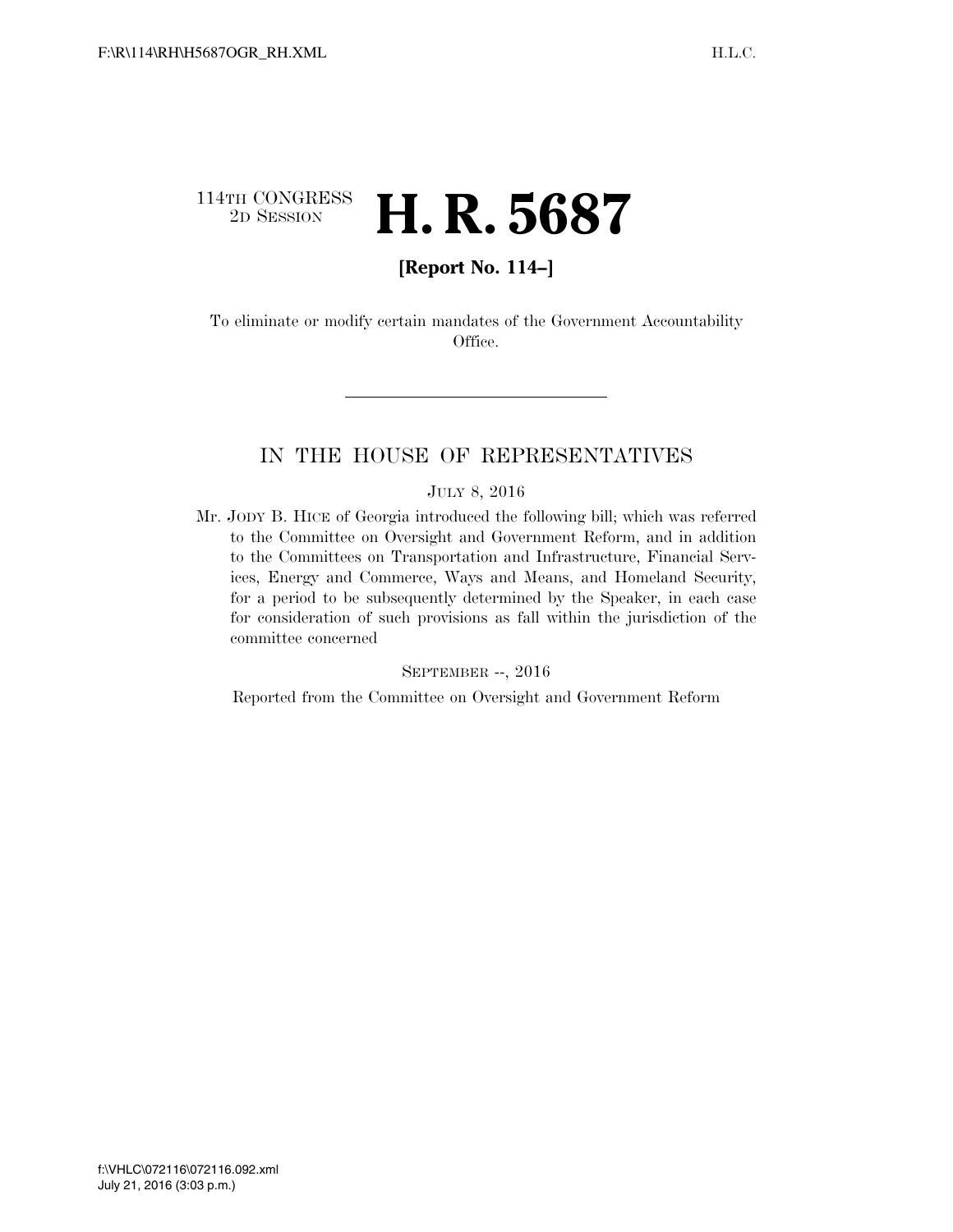# **A BILL**

To eliminate or modify certain mandates of the Government Accountability Office.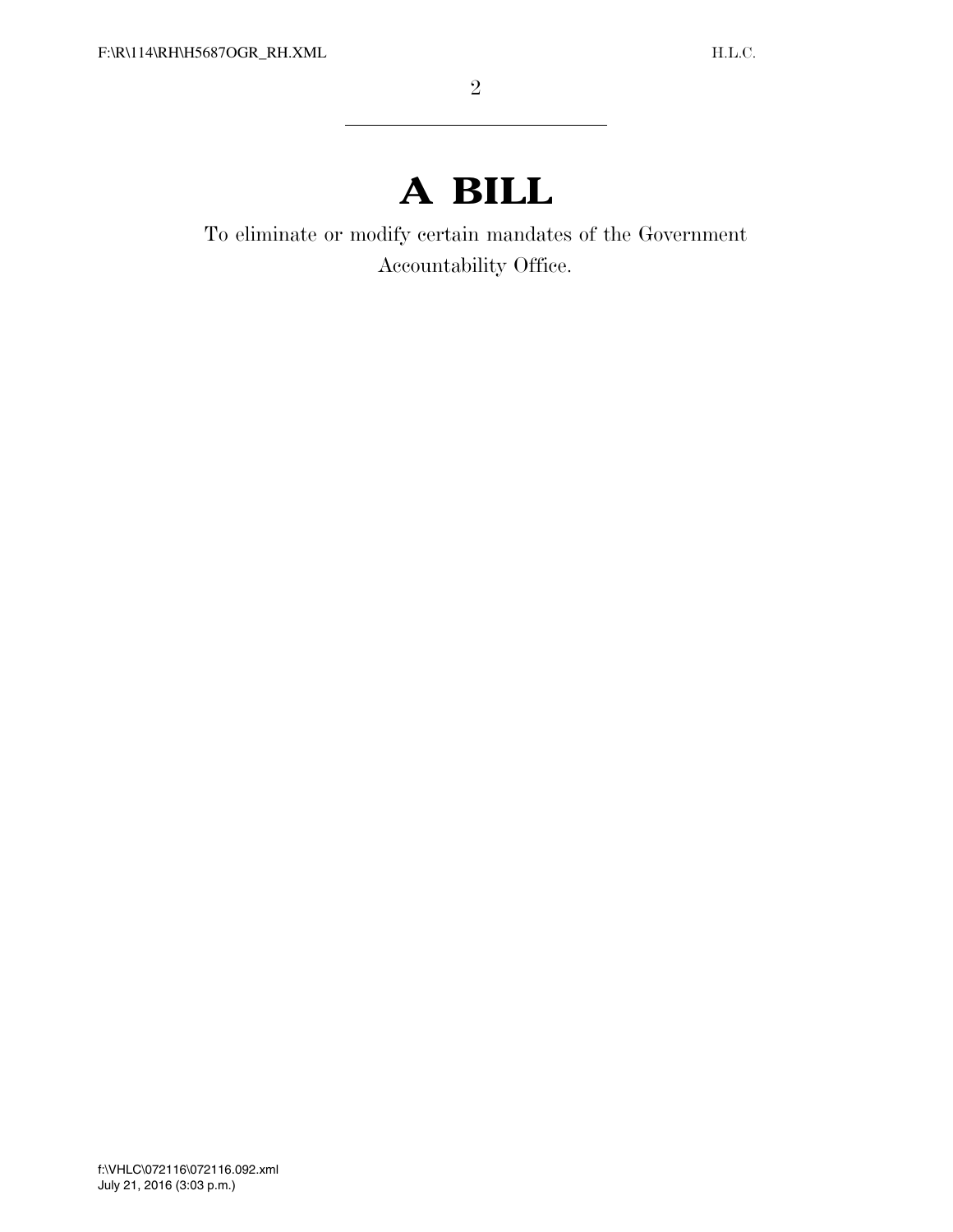| 1              | Be it enacted by the Senate and House of Representa-         |
|----------------|--------------------------------------------------------------|
| 2              | tives of the United States of America in Congress assembled, |
| 3              | <b>SECTION 1. SHORT TITLE.</b>                               |
| $\overline{4}$ | This Act may be cited as the "GAO Mandates Revi-             |
| 5              | sion Act of $2016$ ".                                        |
| 6              | SEC. 2. REPORTS ELIMINATED.                                  |
| 7              | (a) SINGLE AUDIT ACT MONITORING RESPONSIBIL-                 |
| 8              | ITIES.                                                       |
| 9              | $(1)$ In GENERAL.—Chapter 75 of title<br>31,                 |
| 10             | United States Code, is amended—                              |
| 11             | $(A)$ by striking section 7506; and                          |
| 12             | $(B)$ by redesignating section 7507 as sec-                  |
| 13             | tion 7506.                                                   |
| 14             | TECHNICAL AND CONFORMING AMEND-<br>(2)                       |
| 15             | MENT.—The table of sections for chapter 75 of title          |
| 16             | 31, United States Code, is amended by striking the           |
| 17             | items relating to sections 7506 and 7507 and insert-         |
| 18             | ing the following:                                           |
|                | "7506. Effective date.".                                     |
| 19             | (b) REVIEW OF MEDIGAP PREMIUM LEVELS.—Sec-                   |
| 20             | tion 111(c) of the Medicare, Medicaid, and SCHIP Bene-       |
| 21             | fits Improvement and Protection Act of 2000 (Appendix        |
| 22             | F; 114 Stat. $2763A-473$ ), as enacted into law by section   |
| 23             | $1(a)(6)$ of Public Law 106–554, is repealed.                |
| 24             | (c) REPORT ON DISPUTE RESOLUTION PILOT PRO-                  |
| 25             | GRAM.—Section 1105 of the Sandy Recovery Improvement         |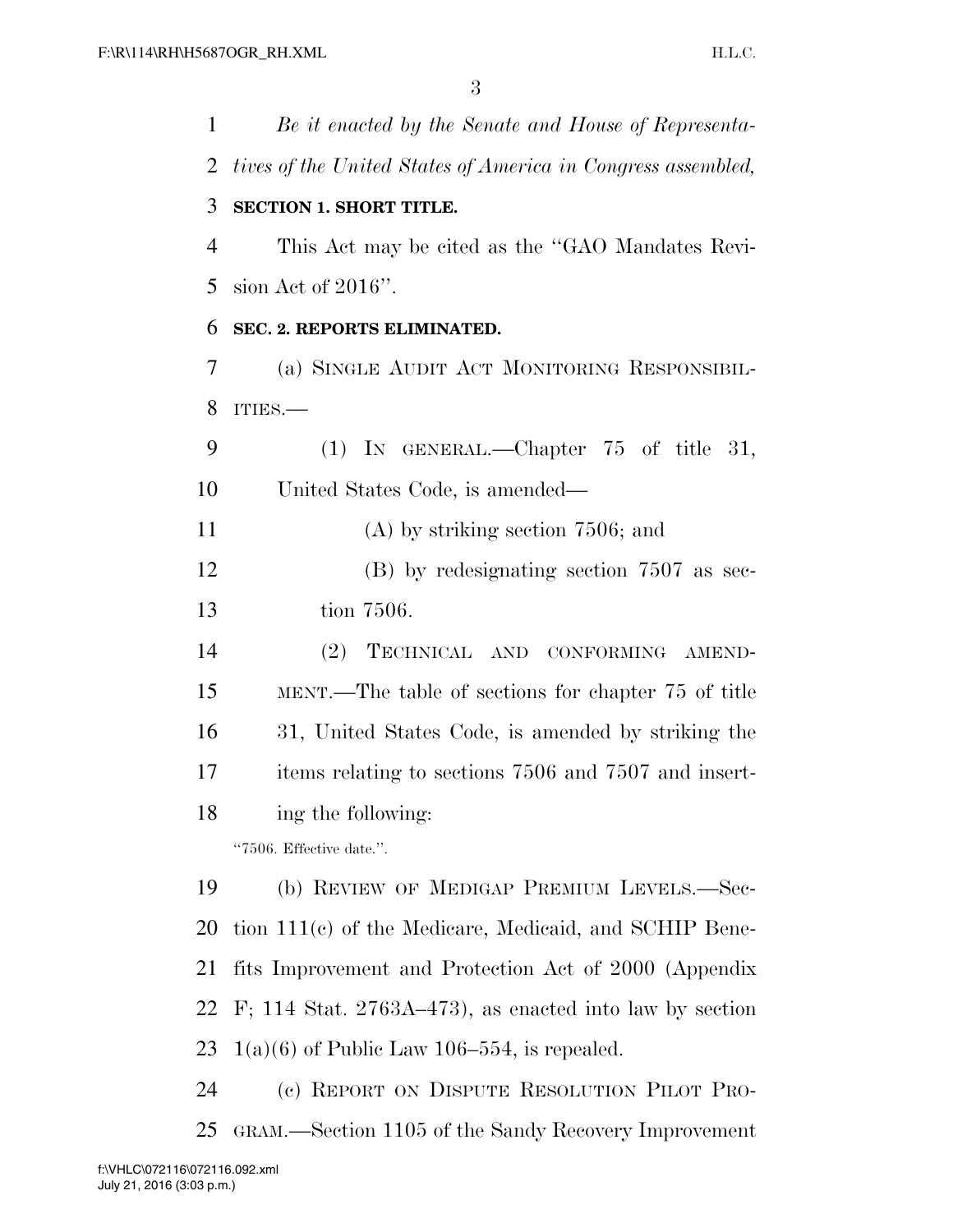Act of 2013 (42 U.S.C. 5189a note) is amended by strik-ing subsection (d).

 (d) BIENNIAL SURVEY REGARDING TRANSPOR- TATION INTELLIGENCE REPORTS.—Section 114(u) of title 49, United States Code, is amended—

6 (1) in paragraph  $(1)(A)$ , by striking "subsection 7 (t)" and inserting "subsection  $(s)(4)(E)$ ";

(2) by striking paragraph (7); and

 (3) by redesignating paragraphs (8) and (9) as paragraphs (7) and (8), respectively.

### **SEC. 3. REPORTS MODIFIED.**

 (a) OVERSIGHT AND AUDITS UNDER THE EMER- GENCY ECONOMIC STABILIZATION ACT OF 2008.—Section 116(a)(3) of the Emergency Economic Stabilization Act 15 of 2008 (12 U.S.C.  $5226(a)(3)$ ) is amended by striking '', regularly and no less frequently than once every 60 days,'' and inserting ''annually''.

 (b) REPORTS ON CONFLICT MINERALS.—Section 1502(d) of the Dodd-Frank Wall Street Reform and Con-sumer Protection Act (15 U.S.C. 78m note) is amended—

 (1) in paragraph (1), by striking ''until the ter- mination of the disclosure requirements under sec- tion 13(p) of the Securities Exchange Act of 1934'' and inserting ''through 2020, in 2022, and in 2024''; and